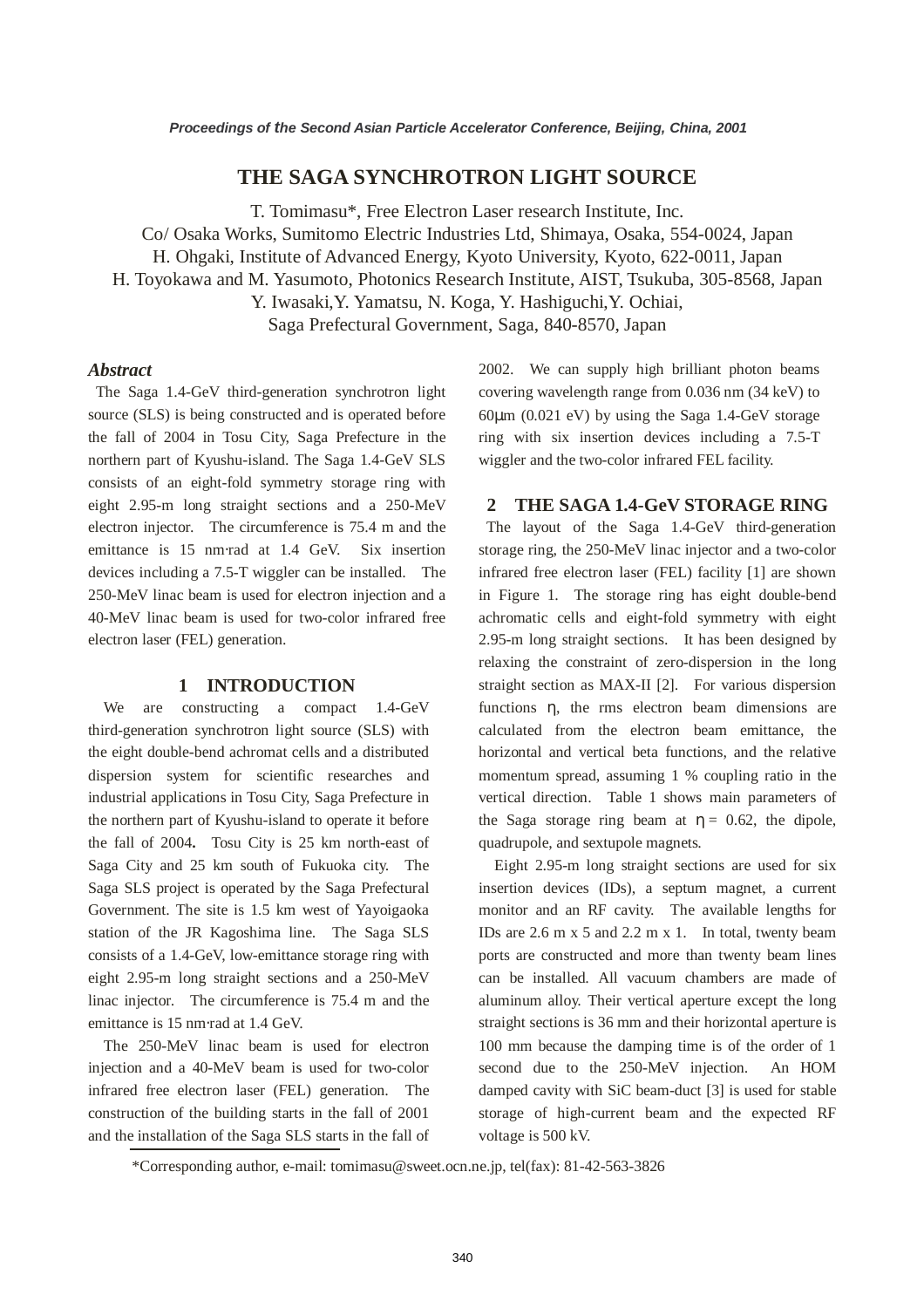

Figure 1: Layout of the 1.4-GeV Saga storage ring and the 250-MeV linac injector.

At the present time, we are planning to install a 7.5-T superconducting wiggler, two permanent magnet undulators, and four beam lines for soft X-ray scanning and X-ray imaging microscopes [4], for XAFS and crystallography.

The wiggler is to shift the synchrotron radiation spectrum to the hard X-ray region (critical energy  $E_c$  = 9.8 keV) and a permanent magnet undulator ( $\lambda_u = 5$  cm, K=1.2, N=49) provide high intensity photons of 4.8  $x$  $10^{15}$  [photons/s⋅  $(0.1$ mrad)<sup>2</sup>⋅(1%bw)<sup>-1</sup>]. The wiggler is three-pole planar type as the 7.6-T wiggler of Electrotechnical Laboratory Tsukuba Electron Ring [5] and the 7-T wiggler of the Louisiana State University, Center of for Advanced Microstructure and Devices [6]. Orbital distortion induced at the 7.5-T wiggler operation can be corrected by reducing the exciting current applied to QF1-QD1 doublets installed on each side of the wiggler to 95~85 %, at most, of the exciting current applied to the other QF1-QD1 doublets. The insertion effect of the 7.5-T wiggler for the beam parameters is also shown in Table 1.

|                                                              | and insertion effect of a 7.5 T wiggler. |           |     |
|--------------------------------------------------------------|------------------------------------------|-----------|-----|
| Electron beam energy                                         | $0.2 - 1.4$ GeV                          |           |     |
| Beam current & life                                          | 300 mA & 5 hs at 1.4 GeV                 |           |     |
| Circumference                                                | 75.4 m                                   |           |     |
| Lattice                                                      | DBA x 8 (eight fold symmetry)            |           |     |
| Straight sections                                            | $2.95 \text{ m} \times 8$                |           |     |
| Emittance (nm-rad)                                           | 15 35 (7.5-T wiggler)                    |           |     |
| Tunes $v_x, v_y$                                             | 6.796, 1.825 6.796, 1.825                |           |     |
| Momentum compaction                                          | 0.008074                                 |           |     |
| Energy spread                                                | 0.000672                                 | 0.00079   |     |
| Radiation loss (keV)                                         | 106                                      |           | 123 |
| RF frequency (MHz)                                           | 501.053                                  |           |     |
| RF power & field                                             | 90 kW & 500 kV                           |           |     |
| Harmonic number                                              | 126                                      |           |     |
| Bunch length $\sigma$ (mm)                                   | 8.8<br>10.35                             |           |     |
| Beam sizes at straight section (coupling = 0.01) at $\eta$ = |                                          |           |     |
| 0.62                                                         |                                          |           |     |
| $\sigma_{\rm x}$ ( $\mu$ m)                                  | 580                                      |           | 680 |
| $\sigma_{v}(\mu m)$                                          | 34                                       | 52        |     |
| Injection energy (MeV)                                       | 250                                      |           |     |
| Dipoles & number                                             | 11.25 $^{\circ}$ edge focusing & 16      |           |     |
| Radius & field                                               | $3.2 \text{ m} \& 1.459 \text{ T}$       |           |     |
| Number of quadrupoles                                        | 40 (16QF1, 16QD1, 8QF2)                  |           |     |
| Length $(m)$                                                 |                                          | 0.2, 0.2, | 0.3 |
| Max. gradient                                                | $27$ T/m                                 |           |     |
| Number of sextupoles                                         | 32 (16SF, 16SD)                          |           |     |
| Length (m)                                                   | 0.10, 0.14                               |           |     |
| Max. gradient                                                | 350 T/ $m2$                              |           |     |

Table 1: Main parameters of the Saga storage ring